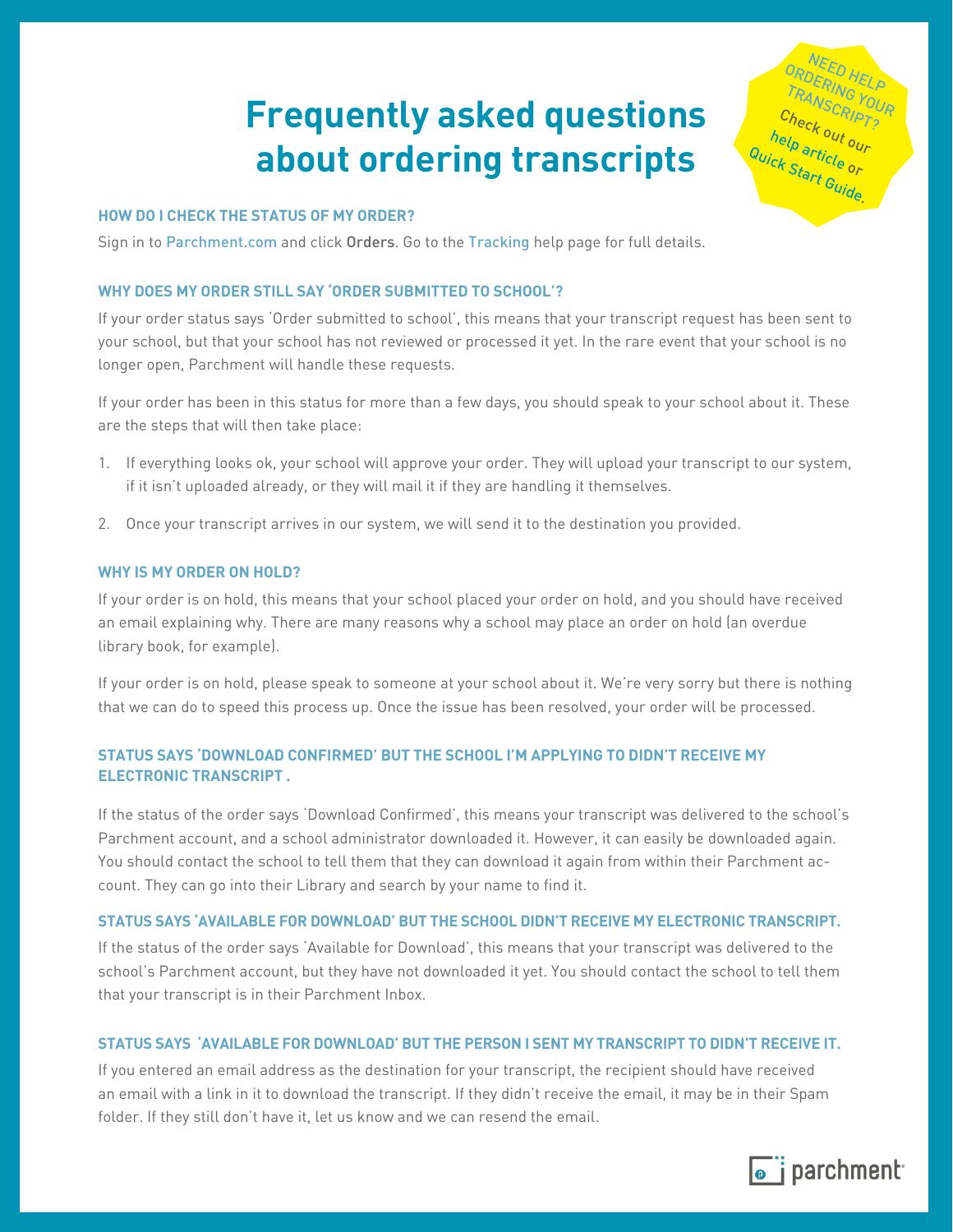# **STATUS SAYS 'SHIPPED' BUT MY PAPER TRANSCRIPT DIDN'T REACH ITS DESTINATION.**

U.S. Mail typically requires up to seven business days for delivery. We will resend the transcript one time free of charge if a reasonable amount of time has passed. Please remember that institutions can take 4-6 weeks to process incoming transcripts and make the necessary entries in their computer systems. During this time, your school may not be able to confirm that they received your transcript.

Unfortunately, we are only able to track the location of printed transcripts if you have selected FedEx overnight delivery.

#### **I PUT THE WRONG DESTINATION ON MY ORDER.**

Due to security reasons, we cannot change the email or mailing address once you have placed an order.

If you want to change the destination, we can cancel the order, place a credit on your account, and then you place a new order with the correct address.

## **THERE'S SOMETHING WRONG WITH THE CONTENT OF MY TRANCRIPT.**

We deliver transcripts exactly as we receive them. We do not verify the accuracy of the content, or change it in any way. We simply deliver what is provided to us.

If you have a question regarding the content or accuracy of your transcript, please contact your school directly. If they make changes to your transcript, they can upload it again and we will deliver it to its destination.

# **HOW DO I SEND MY TRANSCRIPT TO A PERSON OR PLACE (NOT A SCHOOL)? OR TO A SCHOOL THAT DOESN'T COME UP IN YOUR SYSTEM WHEN I SEARCH FOR IT?**

You can use the 'Other Individual' option to manually enter the destination address.

## **WHAT IF MY TRANSCRIPT IS NOT AVAILABLE ELECTRONICALLY?**

If your transcript is not available electronically, you can still place your order if your school is part of our network. You will know if your school is part of our network if you are able to successfully add your school to your account. If your transcript is not available electronically, they will simply print your transcript themselves.

## **HOW DO I SEND A PAPER TRANSCRIPT IF I ONLY SEE AN OPTION TO SEND ELECTRONICALLY?**

Some schools within our network prefer to receive their transcripts electronically. If you would like to send a paper transcript, you should choose to send your transcript to an individual instead of a school. You can then choose to have your transcript printed and mailed instead of being sent electronically. However, please be aware that this may not be the preferred choice of the school.